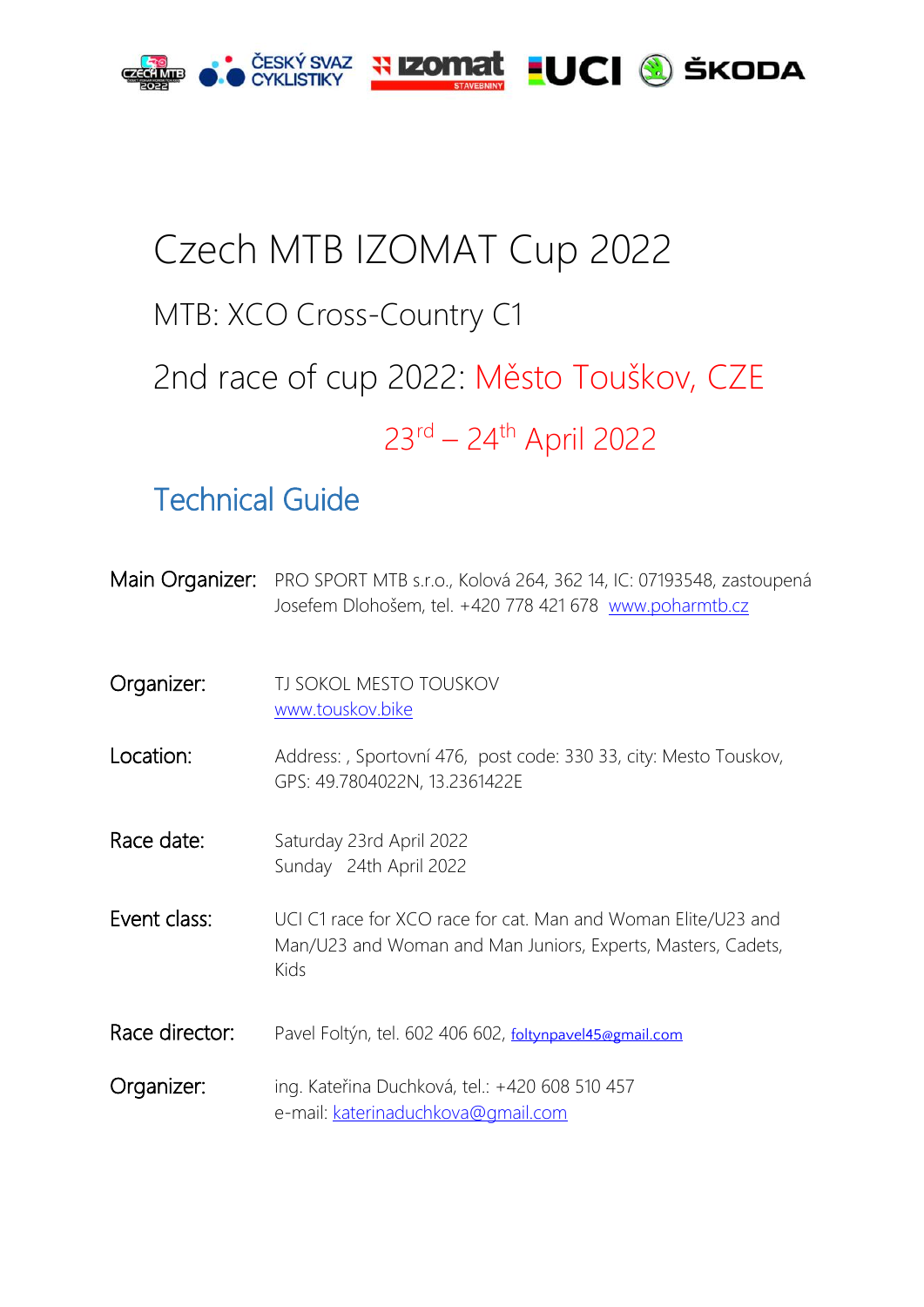

- Anti Doping: AntiDoping controls will be carried out according to the regulations of UCI
- Course director: Pavel Foltýn, tel. 602 406 602, [foltynpavel45@gmail.com](mailto:foltynpavel45@gmail.com)

Directions: arrival by car from the city Mesto Touškov, street PARTYZANSKA outside from city; Please navigate to this central point of race: 49.7804022N, 13.2361422E

**Course:** length of 4000m with 141m elevation per one race lap. Race course mainly on forest tracks, meadow tracks, single trails and forest trails with enough place for overtaking. Training on race course during race days will be available only according the time schedule – course is available with basic marking already one week prior to the race.

Race office: Tent "REGISTRATION" placed near the start/finish line; GPS 49.7804022N, 13.2361422E

Accommodation: - Správa kolejí a menz Univerzity Karlova v Plzni, Kolej Bolevecká 915/34, Plzeň, Mrs. Lenka Stulíková, lenka.stulikova@kam.cuni.cz, tel.: 00420 377 259 381 (12 km) <https://kam.cuni.cz/KAM-65.html> - Správa kolejí a menzy Západočeské univerzity v Plzni, Kolej Bolevecká 30-32, Plzeň Ing. Michaela Pšeidlová, pseidlom@skm.zcu.cz, tel.: 00420 377 634 878 (12 km) <http://www.skm.zcu.cz/uvodni-strana.html> - Farma Líšťany, Líšťany č.p. 65, 330 35, tel. 00420 377 224 587 (7km) <http://www.farmalistany.cz/> - Hotel York, Prvomájová 10, Plzeň – Křimice, 322 00, tel. 00420 377 355 100 (6 km) <http://www.hotel-york.cz/> - Pension Vion, Plzeň-Křimice <https://www.vion.cz/> (8km) - Barokní Špejchar, Hlavní 4, Tlučná, 330 26, tel. 605 526 277 (8 km) <http://www.barokni-spejchar.cz/> - hotel Ibis, Borská pole, Plzeň <http://www.hotelibisplzen.cz/> (10 km)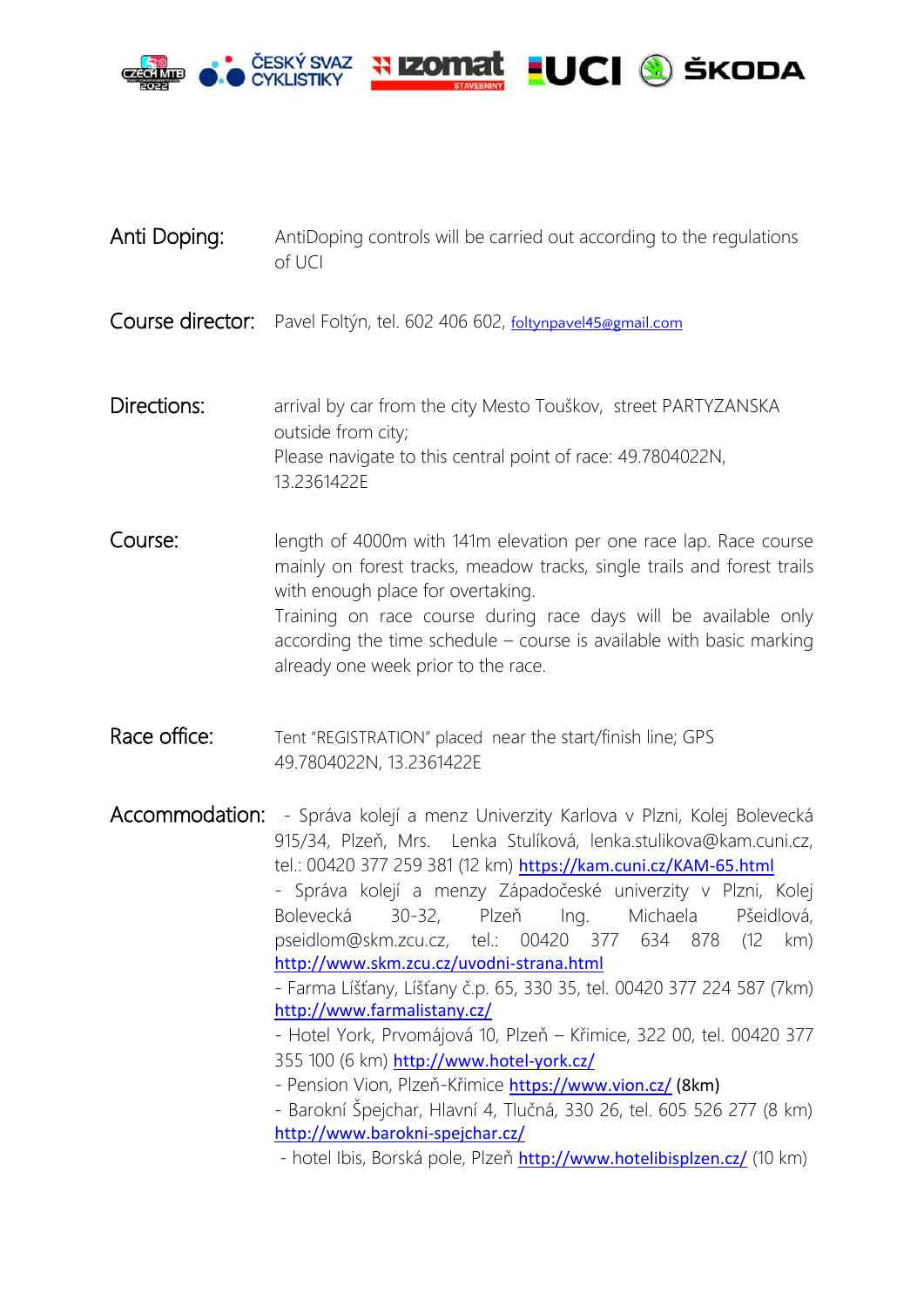

Photo / Press : Tent "REGISTRATION" placed near the start/finish line; GPS 49.7804022N, 13.2361422E; We recommend registration to all photo/press by email: [rendula.foltynova@seznam.cz](mailto:rendula.foltynova@seznam.cz) ; entry to the race route will not be possible without valid accreditations!

### Parking locations teams, riders, public areas & Expo areas:

Public parking (49.7793047N, 13.2401242E) free of charge Team parking (49.7804928N, 13.2355375E) – extra fee Sector A – 20 EUR / weekend Sector B – 12 EUR / weekend Please register your team space by Email: r.trykar@seznam.cz

- Directions: There will be MTB signs on the main direction. And all laps are at www.touskov.bike
- Hinterland: Bicycle cleaning near the parking area

**Registration:** On-line registration of all categories available on <https://cycling.sportsoft.cz/>, additional registration for the race on the day of the event is not possible! Do online registration. Race numbers will be provided to teams and riders onsite. Pick-up will be organized in the race office in the event center on 23rd and 24th of April 2022 according to the time schedule. Last chance to pick up the numbers and transmitters is one hour before the start of category at the race office.

#### Location and information of nearest hospital

Medical service is provided by Red Cross / Mrs. Brozova, mobile: +420 601 520 330 Nearest hospital is ïn Pilsen <https://www.fnplzen.cz/>

- Course MAP: www.touskov.bike
- Maps Notes: START for all categories  $C(1)$  = finish area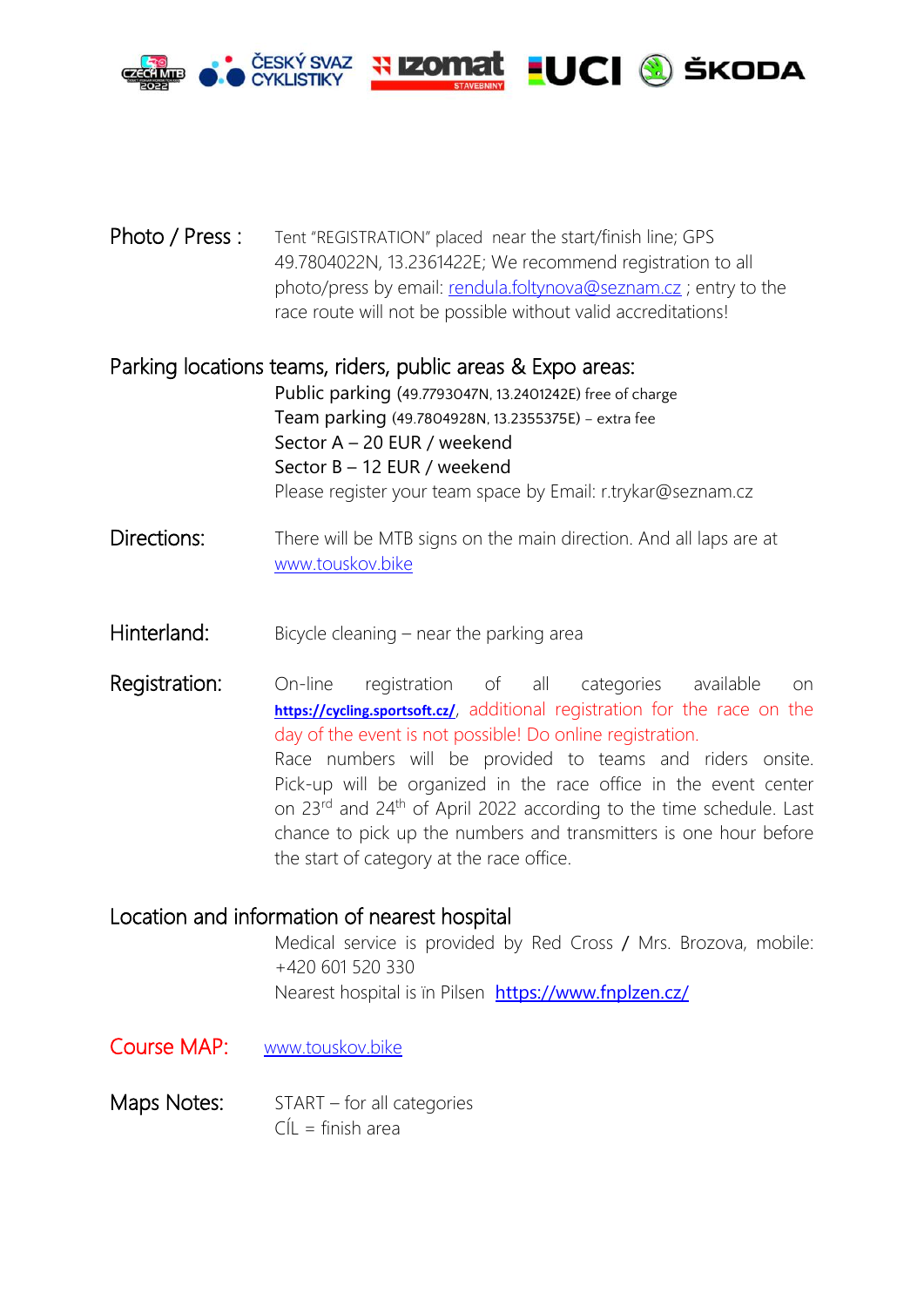

## Location of award ceremonies, race office, press conference room, race meeting room, etc.

All of the located at race venue directly at race area and main race point

Anti-doping tests: in the office of TJ Sokol Mesto Touškov [www.sokoltouskov.cz](http://www.sokoltouskov.cz/)

#### Class of the event, categories of riders:

Race is registered as C1 race by UCI regulation for Men Elite & Women Elite and Juniors categories

#### Detailed race program:

#### Friday 22nd

| 17:00 - 19:00   | Race office opening to pick up the race numbers and possibility to |
|-----------------|--------------------------------------------------------------------|
|                 | training technical pupil categories at area of TJ Sokol            |
| $17:00 - 19:00$ | official training on race course XCO for all categories racing in  |
|                 | Saturday                                                           |
| 19:30           | meeting with teams                                                 |

#### Saturday 23rd

| $8:00 - 16:00$  | Race office opening                                                    |        |  |
|-----------------|------------------------------------------------------------------------|--------|--|
| $8:00 - 9:15$   | official training on race course XCO for all categories racing in      |        |  |
|                 | Saturday                                                               |        |  |
| 9:30            | cadets boys<br>$3-4$ laps                                              | 4000 m |  |
|                 | 4-5 laps<br>experts, masters                                           | 4000 m |  |
| 11:00           | juniors boys (1 hours = $4-5$ laps) 4-5 laps                           | 4000 m |  |
| $12:30 - 13:15$ | official training on race course XCO for all categories racing in      |        |  |
|                 | Saturday afternoon                                                     |        |  |
| 13:30           | woman elite / U23, juniors and cadets girls (75 minutes $=$ 5,3,2 laps |        |  |
|                 | $4000 \text{ m}$                                                       |        |  |
| 15:30           | man elite / U23 (90 minutes = $7-8$ laps 4000 m)                       |        |  |
| 17:15           | winner's ceremony for all categories racing in Saturday (/10 minutes   |        |  |
|                 | after finish of cat. Elite)                                            |        |  |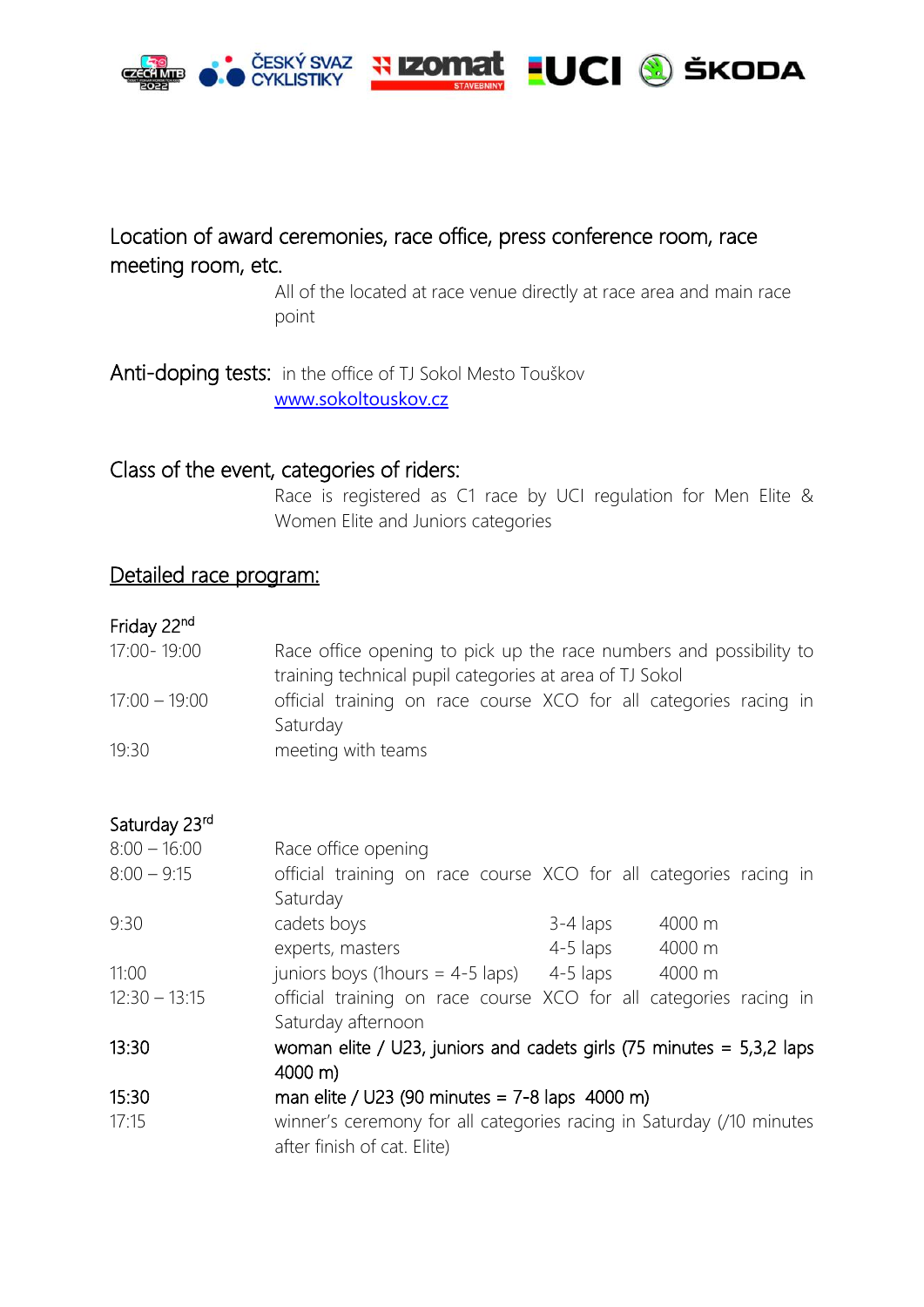

| 17:00-18:00             | official training on race course XCO for all categories racing in<br>Sunday |                                                                                                       |             |  |
|-------------------------|-----------------------------------------------------------------------------|-------------------------------------------------------------------------------------------------------|-------------|--|
| 18:00<br>18:15-21:00    |                                                                             | meeting with teams (Sunday's racing - kids, pupils,)<br>musical performance - Czech band ELÁN revival |             |  |
|                         |                                                                             |                                                                                                       |             |  |
| Sunday 24 <sup>th</sup> |                                                                             |                                                                                                       |             |  |
| $8:30 - 17:00$          | Race office opening                                                         |                                                                                                       |             |  |
| $9:00 - 14:00$          | Technical disciplines for pupil's categories                                |                                                                                                       |             |  |
| $9:00 - 10:00$          | pupils - girls I                                                            |                                                                                                       |             |  |
| $10:00 - 11:30$         | pupils - boys I                                                             |                                                                                                       |             |  |
| $11:30 - 12:30$         | pupils - girls II                                                           |                                                                                                       |             |  |
| $12:30 - 14:00$         | pupils - boys II                                                            |                                                                                                       |             |  |
| 10:00                   |                                                                             | balance bikes (the smallest babies)                                                                   |             |  |
| 10:10                   | girls and boys 3-4y together                                                | $1$ lap                                                                                               | 400 m       |  |
| 10:25                   | girls and boys 5-6y together                                                | 2 laps                                                                                                | 400 m       |  |
| 10:40                   | girls 7-8y                                                                  | 3 laps                                                                                                | 600 m       |  |
| 11:00                   | boys 7-8y                                                                   | 3 laps                                                                                                | 600 m       |  |
| 11:20                   | girls 9-10y                                                                 | 2 laps                                                                                                | 1300 m      |  |
| 11:45                   | boys 9-10y                                                                  | 2 laps                                                                                                | 1300 m      |  |
| 12:15                   |                                                                             | winner's ceremony for all categories racing in Sunday morning                                         |             |  |
| 12:00-13:00             |                                                                             | training on race course XCO for pupils' categories                                                    |             |  |
| 13:00                   | pupils - girls I                                                            | $1 + 1$ laps                                                                                          | 2300/1700 m |  |
| 13:30                   | pupils - boys I                                                             | 2 laps                                                                                                | 2300 m      |  |
| 14:00                   | pupils - girls II                                                           | $1 + 2$ laps                                                                                          | 2300/1700 m |  |
| 14:45                   | pupils - boys II                                                            | 2 laps                                                                                                | 4000 m      |  |
| 15:45                   |                                                                             | winner's ceremony for all categories racing in Sunday afternoon                                       |             |  |

# Location and information of nearest hospital

Directly in city PILSEN – hospital FAKULTNI NEMOCNICE / Address: alej Svobody 80, 304 60 Plzeň-Lochotín , phone nr. +420 377 103 111; distance 12 kilometers. Additional medical service in cooperation with the local Mountain rescue service will be organized especially for the event. There will be a one ambulance with medical staff and doctor direct at the start/finish area assisting just this race. Red Cross/Mrs. Brozova, mobile: +420 601 520 330